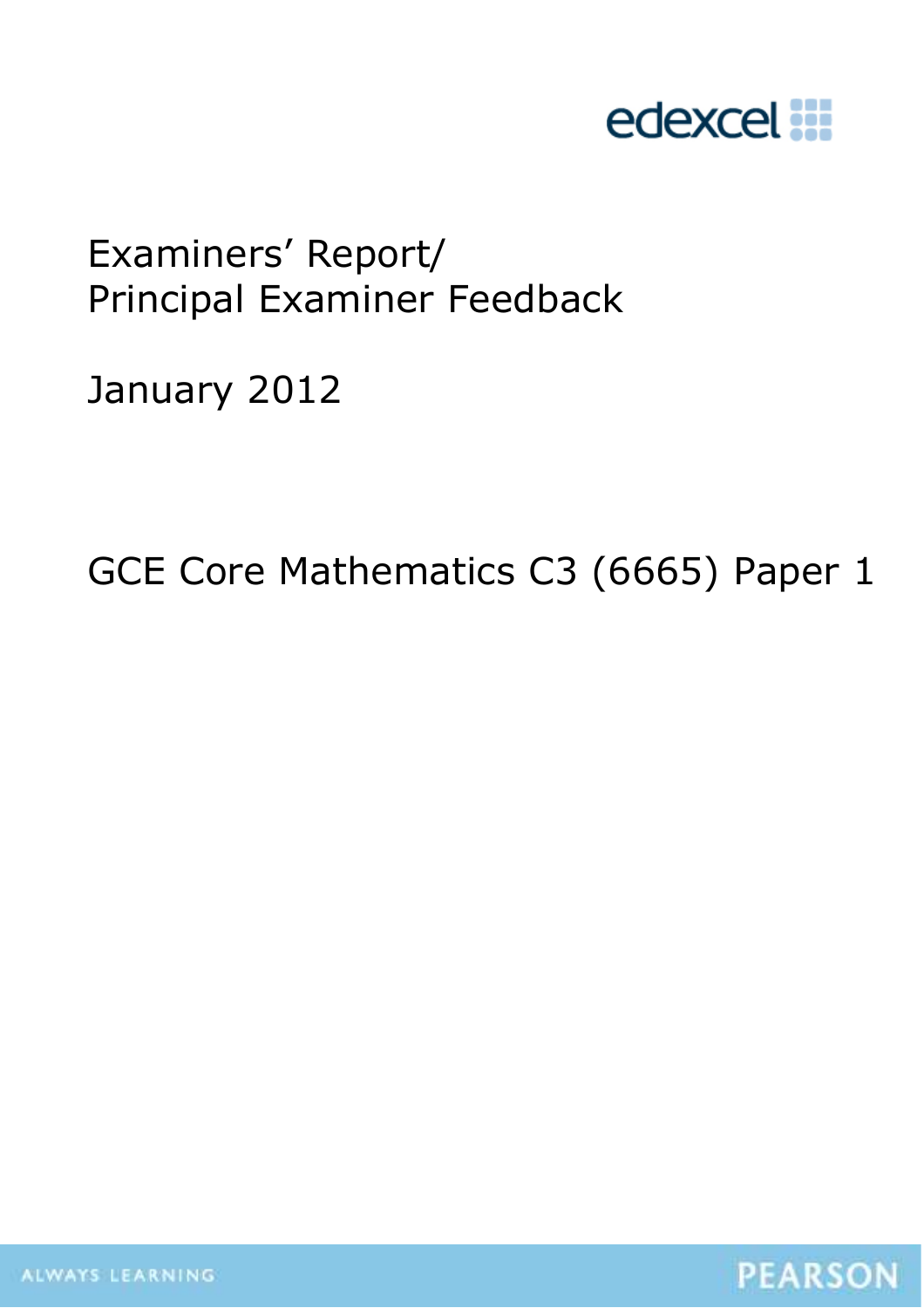#### **Edexcel and BTEC Qualifications**

Edexcel and BTEC qualifications come from Pearson, the world's leading learning company. We provide a wide range of qualifications including academic, vocational, occupational and specific programmes for employers. For further information, please call our GCE line on 0844 576 0025, our GCSE team on 0844 576 0027, or visit our qualifications website at www.edexcel.com. For information about our BTEC qualifications, please call 0844 576 0026, or visit our website at www.btec.co.uk.

If you have any subject specific questions about this specification that require the help of a subject specialist, you may find our Ask The Expert email service helpful.

Ask The Expert can be accessed online at the following link:

http://www.edexcel.com/Aboutus/contact-us/

#### **Pearson: helping people progress, everywhere**

Our aim is to help everyone progress in their lives through education. We believe in every kind of learning, for all kinds of people, wherever they are in the world. We've been involved in education for over 150 years, and by working across 70 countries, in 100 languages, we have built an international reputation for raising achievement through innovation in education. Find out more about how we can help you and your students at: www.pearson.com/uk

January 2012 Publications Code US030309 All the material in this publication is copyright © Pearson Education Ltd 2012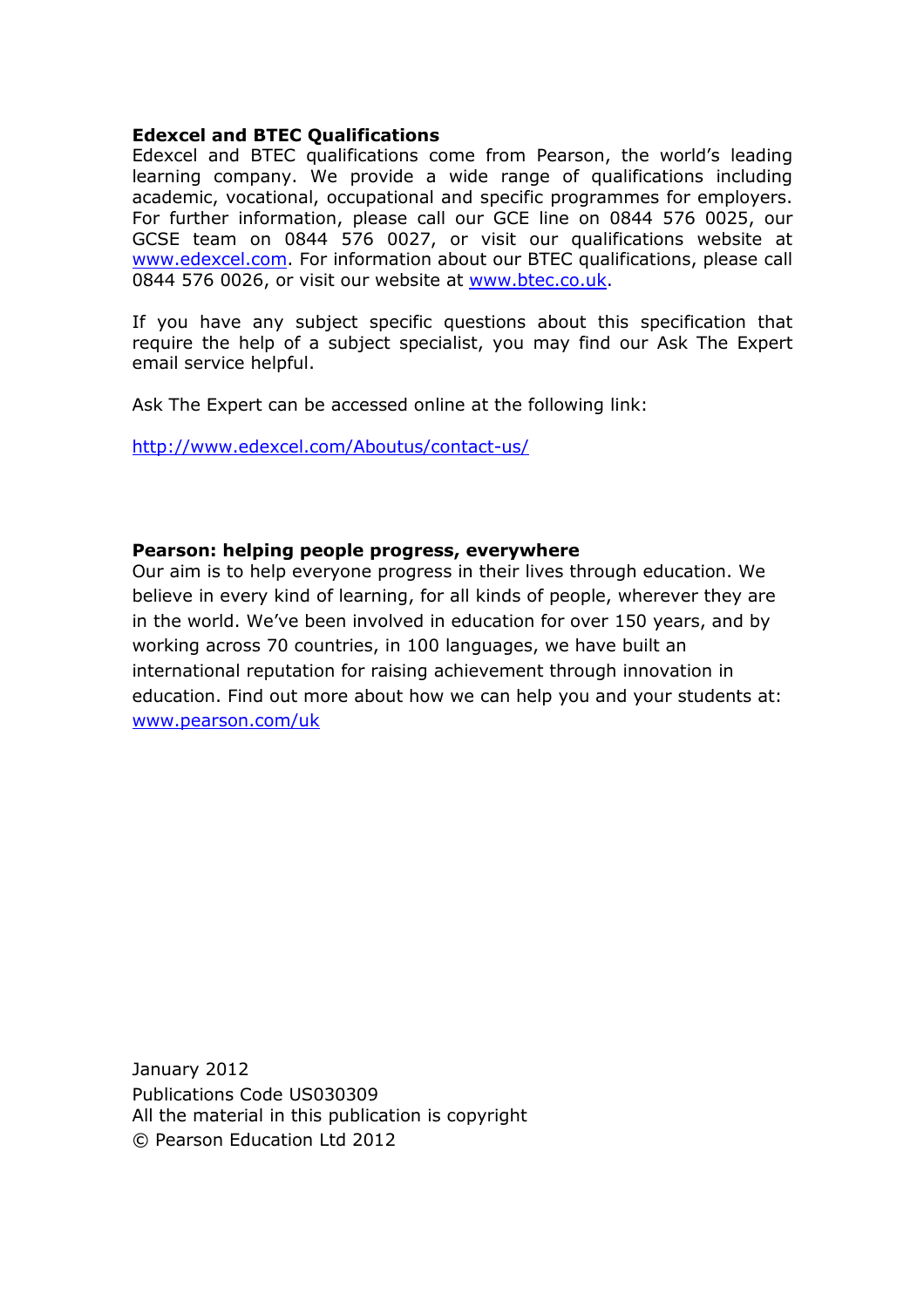#### **Core Mathematics Unit C3 Specification 6665**

## **Comments on Individual Questions:**

## **Question 1**

The question was answered very well, with many candidates scoring full marks. It seems that most candidates have followed previously given advice and are now writing down the product and quotient rules before attempting to use them. Failure to do this followed by incorrect expressions risks the loss of many marks in such questions.

Part (a) got candidates off to a positive start, although a common mistake was to differentiate  $\ln (3x)$  to get  $\frac{1}{3x}$  instead of  $\frac{1}{x}$ . Also some candidates did not simplify their answer and left it as  $2x\ln(3x) + \frac{x^2}{x^2}$  $+\ddot-$  or even  $2x\ln(3x) + \frac{3x^2}{3x}$  $+\frac{5\pi}{2}$ .

*x x* Part (b) was equally encouraging with errors being seen on  $sin(4x)$ differentiating to just  $cos(4x)$ . Worryingly however a large number of candidates simplified the denominator of  $(x^3)^2$  to  $x^5$ .

 Additionally some candidates failed to simplify their answer leaving as  $x^2 (4x \cos(4x) - 3\sin(4x))$ 

$$
\overline{x^6}
$$

## **Question 2**

Most candidates are now very good at sketching graphs at Core 3. The standard of presentation was also better than in similar questions from the past examination series. There were many fully correct solutions.

a) When marks were lost it was usually due to slips: correctly drawn graphs mis labelled e.g. (5, 0) rather than (-5,0). Common errors were giving *Q*' as (0,-8) or (0,-4). Also there were cases where candidates correctly stated the minimum point as being at (0,-12) but failed to recognise *Q* as lying on the *y*-axis, indicating it to the left or right of the *y*-axis. A few candidates shifted the curve vertically but this was rare.

b) Very well answered in general although the shape was often incorrect with 2 cusps instead of one or 2 smooth minimum points. Most candidates obtained the correct coordinates of *P*' and *Q*'. If these were incorrect it was probably carelessness, rather than a misunderstanding. e.g. *Q*' marked as (2,-4), *P*' marked (3,0) or Q' being drawn on the *y*-axis. A few candidates sketched  $f(|x|)$  rather than  $|f(x)|$  but this was rare; the drawing of  $-f(x)$  was also occasionally seen.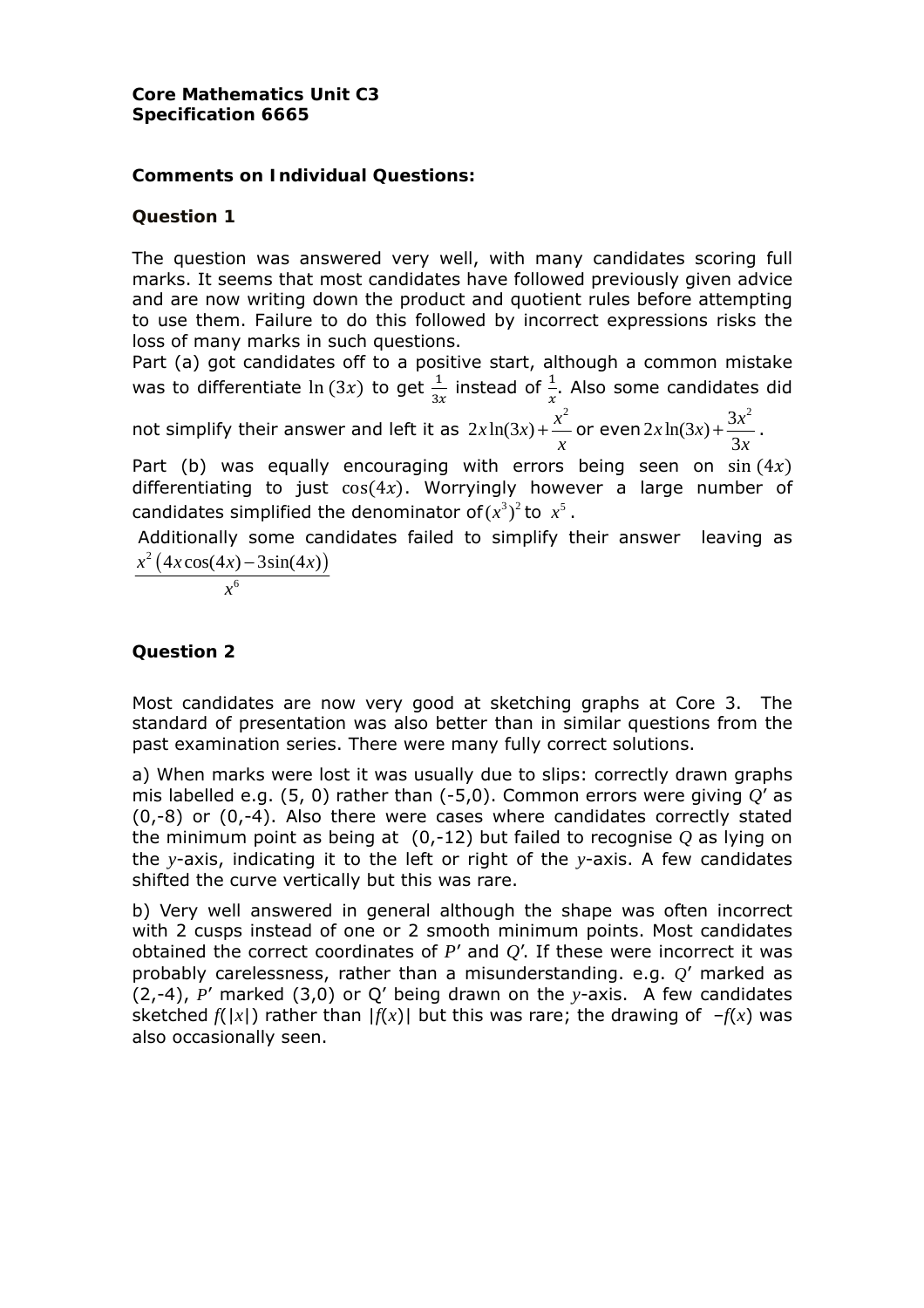#### **Question 3**

The responses to this question were generally excellent with many candidates again scoring full marks.

 $A = 20$  at  $t = 0$  was almost always gained in part (a) although occasionally  $20e^{1.5\times12}$  was calculated. Having gained the mark in (a) a great majority were able to obtain a correct exponential equation and take  $ln$  correctly to give *t* = 0.46 or equivalent, although not all realised that this figure represented hours rather than minutes, thereby losing the final mark for not converting to minutes. There were a few instances where 40/20 was found to be 20, rather than 2, leading to the loss of accuracy marks. A few candidates attempted trial and improvement in (b) but usually failed to choose a tight enough interval to span the correct value.

#### **Question 4**

This question was the first to test the better candidates. There were, pleasingly, a number of correct and well explained solutions. Unfortunately however, this area does not seem that well understood by the majority of candidates with  $\frac{dx}{dy}$  being changed without reason to  $\frac{dy}{dx}$ .

Many were able to differentiate  $tan(y+\frac{\pi}{12})$  to  $sec^2(y+\frac{\pi}{12})$  (or find it in the formula book). Common errors seen were the loss of a factor of 2, introduction of a new coefficient of $(y+\frac{\pi}{12})$ , or the loss of the  $\frac{\pi}{12}$ term altogether.

Being presented with  $x = f(y)$  rather than the usual  $y = f(x)$  was confusing for some. A few chose to rewrite it by swapping *x* and *y*. A more significant number substituted the numbers in before differentiation.

Those who replaced  $\tan(y+\frac{\pi}{12})$  by  $\frac{\sin(y+\frac{\pi}{12})}{\cos(y+\frac{\pi}{2})}$  $cos(y + \frac{\pi}{12})$ *y y* π π + + before differentiating were

often not very successful. A few thought the chain rule had to be applied in some way. Other methods of differentiating the expression (e.g. from  $tan^{-1}$ ) were very rarely seen.

Candidates who achieved *dx*  $\frac{dx}{dy}$  correctly, sometimes failed to invert it or just then used it as  $\frac{dy}{dx}$ . A very common error was  $\frac{dx}{dy} = 2\sec^2(y + \frac{\pi}{12})$  being rewritten as  $\frac{dy}{dx} = 2\cos^2(y + \frac{\pi}{12})$ .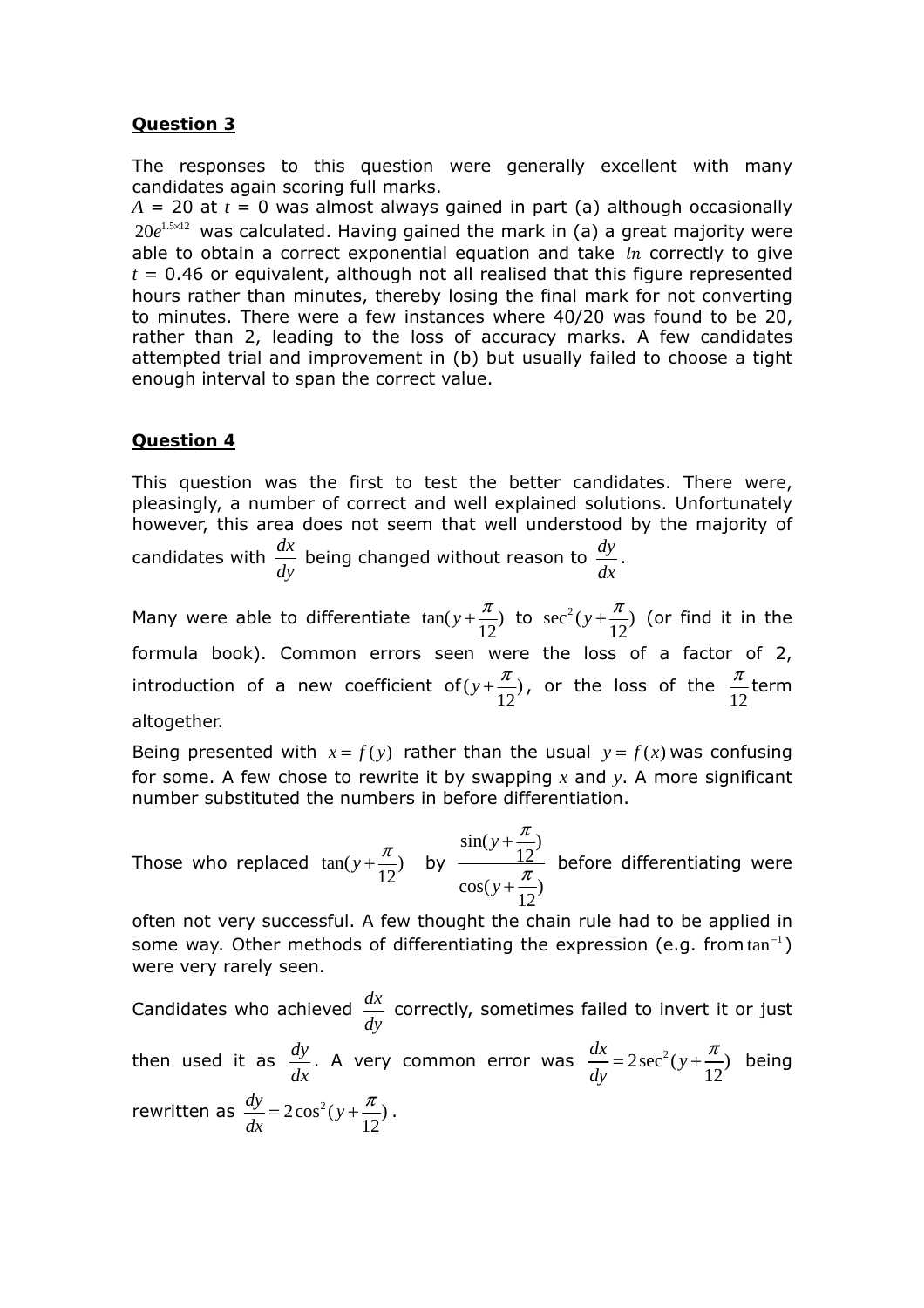Most candidates were aware that they had to substitute  $y = \frac{\pi}{4}$  into their differentiated expression or the reciprocal of their differential but the evaluation was too frequently incorrect. The most common incorrect answers were 2, ½, 4, ¼. Some did not evaluate fully and left it in terms of cos. Most candidates who lost all other marks did manage to get the mark for  $x = 2\sqrt{3}$  or 3.46

As expected, the most common error was in using the wrong value for the gradient of the normal. For most candidates the working required two inversions of their derivative which caused much confusion and led to loss of marks in writing the normal equation. A more simple approach would have

been to write down their value of  $-\frac{dx}{dx}$ *dy* −

Those who used the method of finding '*c*' generally were usually less successful than using the  $y - y_1 = m(x - x_1)$  approach. Relatively few candidates worked with decimals rather than exact answers.

# **Question 5**

This was another demanding question for the weaker candidate although many fully correct solutions were seen. A lack of understanding was seen by some who thought that  $cosec(3\theta)$  could be replaced by  $3cosec(\theta)$ , or the  $3\theta$ could be ignored altogether. Other costly errors were seen by candidates who replaced the  $cosec(3\theta)$  incorrectly with  $1 + \cot(3\theta)$ . However candidates were able to use some form the identity  $\cot^2 3\theta = (\csc^2 3\theta - 1)$  to form a valid quadratic equation in  $cosec(3\theta)$ . A few chose to use  $\cot 3\theta = \frac{\cos 3\theta}{\cos 3\theta}$ sin 3  $\theta = \frac{\cos 3\theta}{\sin 3\theta}$  together with  $cosec(3\theta) = \frac{1}{\sin 3\theta}$  and usually went on to obtain a correct equation in  $\sin 3\theta$ . Correct factorisation leading to  $\csc(3\theta) = 3$  or  $\sin 3\theta = \frac{1}{3}$  was almost always obtained, gaining the first 4 marks. There were occasional sign errors in factorisation and a few cases of  $\it cosec(3\theta)$  replaced by  $-{\hskip-2.5pt}\rule{0pt}{1.5pt}^1$  $\cos 3\theta$ . The invalidity of  $cosec(3\theta) = \frac{1}{2}$ was almost universally recognised, and in general candidates who reached the stage of  $cosec(3\theta) = 3$  were able to obtain at least one correct value for θ. About half the candidates getting to this stage went on to obtain 4 correct solutions. The others often gave 2 or 3 correct solutions. Mistakes at this stage included neglecting to divide by 3, thus giving solutions for 3θ instead of θ.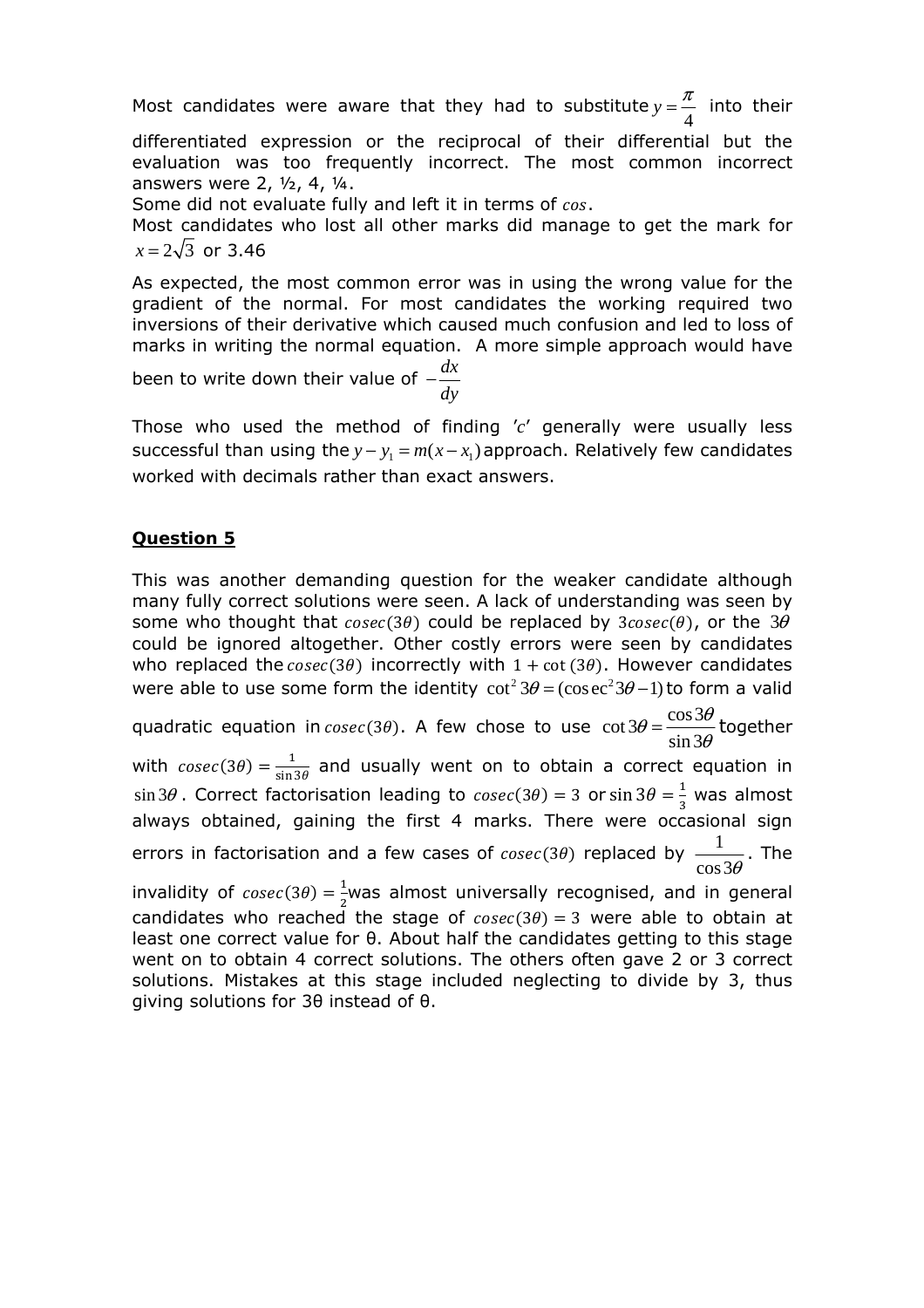## **Question 6**

This type of question is accessible to most candidates with zero scores being rare.

a) This part was done well on the whole with most candidates picking up both marks. Some candidates gained the first M mark for showing substitution even if both values were incorrect from using their calculators in degree mode. However most candidates correctly calculated *f*(0.8) and

*f* (0.9) and were able to give both a reason and a conclusion to justify their answer. For candidates who used a tighter interval, usually 0.81 and 0.89 most referred back to the original interval in the conclusion which is acceptable.

Part b) was a subtle variation on the usual theme, with both differentiation and rearrangement required to score full marks. A few unfortunate candidates tried without any success to rearrange  $f(x) = 0$ . Most however were happy to find  $f'(x)$ , set it equal to 0 and then rearrange to find the desired result. As this was a given solution then the line  $0 f'(x) = 0$  was needed to be seen.

c) Marks were generally lost due to degrees rather than a lack of accuracy. Otherwise this part resulted in 2 or 3 marks for most candidates.

d) The majority of candidates gained the M mark for the correct interval (although an upper limit of 1.90784 was seen occasionally which normally would be acceptable, was not acceptable for this root). A large number lost the last two marks for substituting into the incorrect expression. A few candidates tried repeated iteration which was not the question. Only a small number completed the last part correctly however, with most substituting into  $f(x)$  or the iteration formula rather than  $f'(x)$ . Many who used  $f(x)$ made a comment statement there was a change in sign when there wasn't, and some even commented that they should have found a change in sign.

## **Question 7**

(a) This was done very well by the majority of candidates. Most candidates were able to factorise the quadratic and hence find the common denominator of  $(2x-1)(x+4)$  without resorting to cubic denominators. The most common error was the 'invisible bracket' leading to a numerator of  $x+2$  instead of  $x+4$ . When they made this mistake candidates were tempted to 'fudge' their working in order to reach the required result.

(b) Most candidates did this part of the question quite well with only the occasional sign slip in evidence. Some candidates misread the question and

attempted to differentiate to find  $f'(x)$ , or found  $\frac{1}{x}$  $f(x)$ 

A few candidates failed to write their answer in terms of *x* and therefore lost the final mark. Others made errors when dividing their algebraic fraction by 2.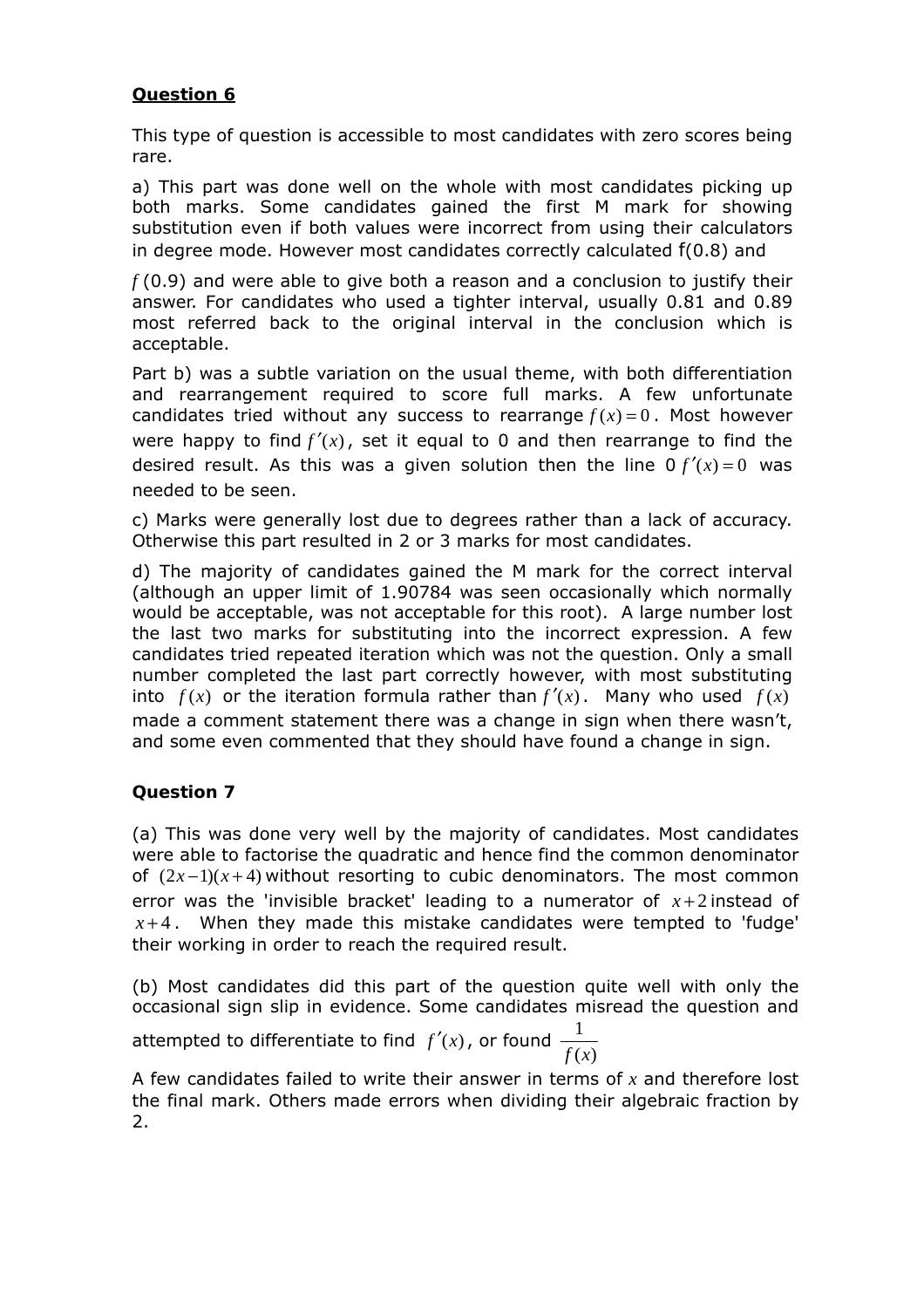(c) Very few candidates scored this mark. Answers such as  $x \neq 0$ ,  $x > \frac{1}{2}$ ,  $x \neq \frac{1}{2}$ were frequently seen. There seemed to be little awareness that the restriction on the domain of  $f(x)$  has an effect on the domain of  $f^{-1}(x)$ .

(d) Generally an attempt at fg was put equal to  $\frac{1}{1}$ 7 although the positioning of the brackets and '-1' was often incorrect. A few candidates attempted to calculate *x* leading from  $gf(x) = \frac{1}{7}$  whilst others substituted  $\frac{1}{7}$ for  $x$  in  $fg(x)$ . After that initial step there were frequent arithmetic or sign errors in reaching  $ln(x+1)$  =constant. Most were able to follow on with correct  $ln$  work to produce an answer for *x* in terms of e, occasionally again with sign errors.

#### **Question 8**

This question was worth more marks than any other question on the paper and for many candidates it seemed to be the most challenging on the paper.

(a) Most candidates were able to gain the first 2 marks, arriving at  $(\sin A \cos B + \cos A \sin B)$  $A\cos B + \cos A\sin B$ 

 $(\cos A \cos B - \sin A \sin B)$  $A\cos B - \sin A\sin B$  $\frac{+\cos A \sin B)}{-\sin A \sin B}$ . Many did not then realise, that to progress, they

needed to divide both the numerator and denominator by  $\cos A \cos B$ . Most candidates then wrote down incomplete or incorrect method; statements written down such as 'divide bycos  $A\cos B'$  instead of indicating that both the numerator and the denominator should be divided by  $\cos A \cos B$ . The method of giving a running commentary would have been very helpful in this question, as it was often unclear from their algebra what they were trying to do. It was important that the examiner could see where the tan *A* and tan *B* expressions had come from. There were few attempts that used the alternative methods set out in the mark scheme.

(b) Most candidates were able to score 2 marks out of 3. When answers are given on the paper candidates are required to show all steps of their working without any unreasonable jumps. The vast majority used the correct value for tan 6  $\frac{\pi}{2}$ . The responses that gave tan 6  $\frac{\pi}{2}$ as  $\frac{1}{\pi}$ 3 usually went

on to score full marks but those that used  $\frac{\sqrt{3}}{2}$ 3 often failed to show how their

expression could be modified to the form required by the identity. Others got stuck with the algebra without realising that multiplying each term by  $\sqrt{3}$  would have led to the required result.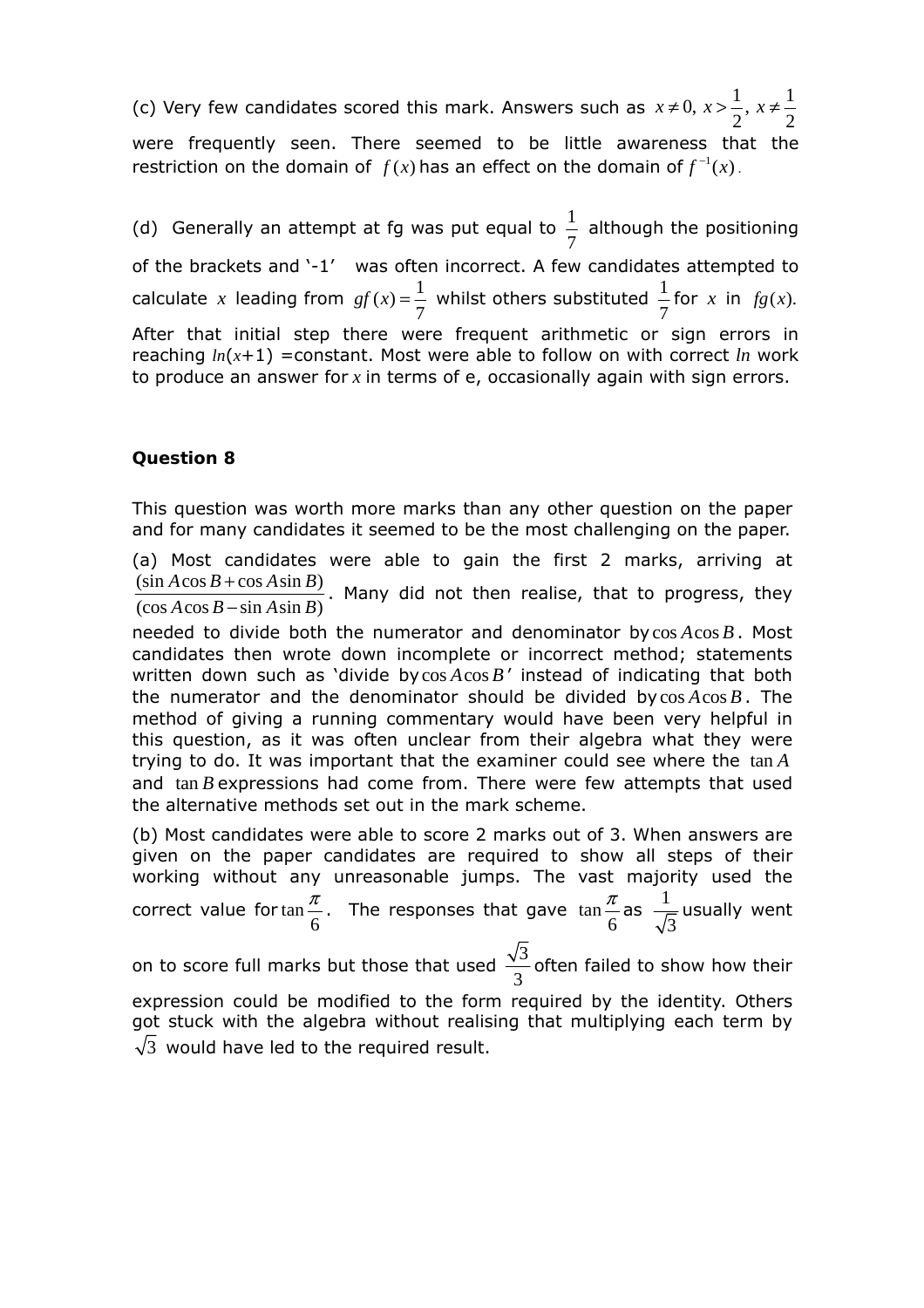(c) There were responses that gained full marks. However, it was also very common for candidates to score only the first mark for using the identity given in (b) to obtain  $tan(\theta + \pi/6) = tan(\pi - \theta)$ . At his stage many failed to realise that this could be used to write down a simple equation from which a value of  $\theta$  could be found. Relatively few candidates produced concise solutions here by using the fact that  $tan(\theta + \pi/6) = tan(\pi - \theta)$  impliesthat  $(\theta + \pi/6) = (\pi - \theta)$ . It seemed as though some did not believe it could be that simple. There was a lack of understanding of trigonometry with quite a few attempting to solve using variations of  $tan(\theta + \pi/6) = tan(\theta) + tan(\pi/6)$ . Most candidates who didn't spot the conventional route then in effect restarted the question and tried to expand  $tan(\pi - \theta)$  to form a 3 term quadratic in  $\tan \theta$ . The majority then gained some credit with some failing to give exact answers for tan $\theta$  or  $\theta$ . Good candidates were more likely to obtain both solutions when they used the quadratic.